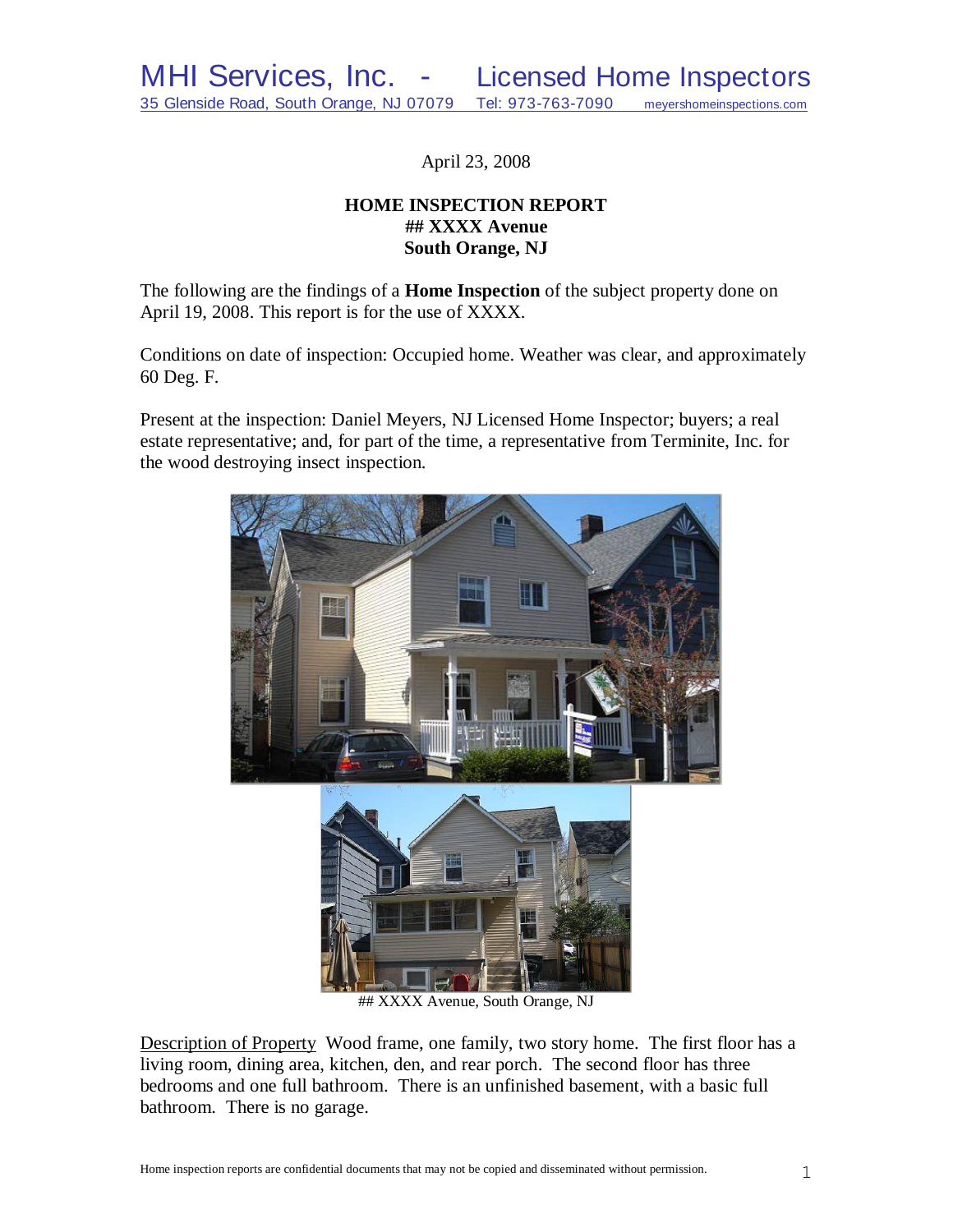MHI Services, Inc. - Licensed Home Inspectors 35 Glenside Road, South Orange, NJ 07079 Tel: 973-763-7090 meyershomeinspections.com

*Advisory Note Regarding Construction and Renovation Permits This home appears to have had significant recent reconstruction and renovation work done. The renovations may, or may not have, been performed in accordance with local municipal requirements. We do not review relevant building plans or permits or approvals as part of a home inspection, and therefore this home inspection should not be taken as an endorsement or certification of renovation or re-construction work that may have been done on this home.*

Exterior Facades

Type: Vinyl siding at all exposures. Condition: Functional. Trim, Type: Vinyl, metal, wood. Condition: Functional.

Windows Mostly replacement type,vinyl frame, double hung, double glazed units.

A representative number of windows were tested. All windows were visually examined.

Condition:

o Windows were found to be in functional condition on the date of inspection. *Note: It is our policy to recommend the use of window guards such as window guard tabs if present, or installation of window guards on all windows above the first floor level, regardless of whether regulations require them.*

#### *Recommendations:*

*Installation if necessary, and use of window guards on all windows above the first floor level.*

#### Exterior Doors

Front: Wood and glass, in functional condition. Rear: Wood and glass, in functional condition.

Interior Doors Wood, in functional condition.

#### Foundation Walls & Structural Supports

This home is built mostly over a full basement, with a raised masonry foundation. The rear third of the home appears to be an addition. The original front section of the home has a stone and brick foundation. The rear third of the home has a concrete block foundation.

Foundation Wall Condition:

o **Cement mortar at some areas of the foundation are deteriorated, or missing. This is a result of advanced age and lack of maintenance to the masonry foundation. Some sections of stone on the intermediate stone wall (at the rear of the original foundation section) are loose. Deteriorated mortar and loose stone in walls, if not repaired, will eventually result in foundation wall failure or structural settlement.**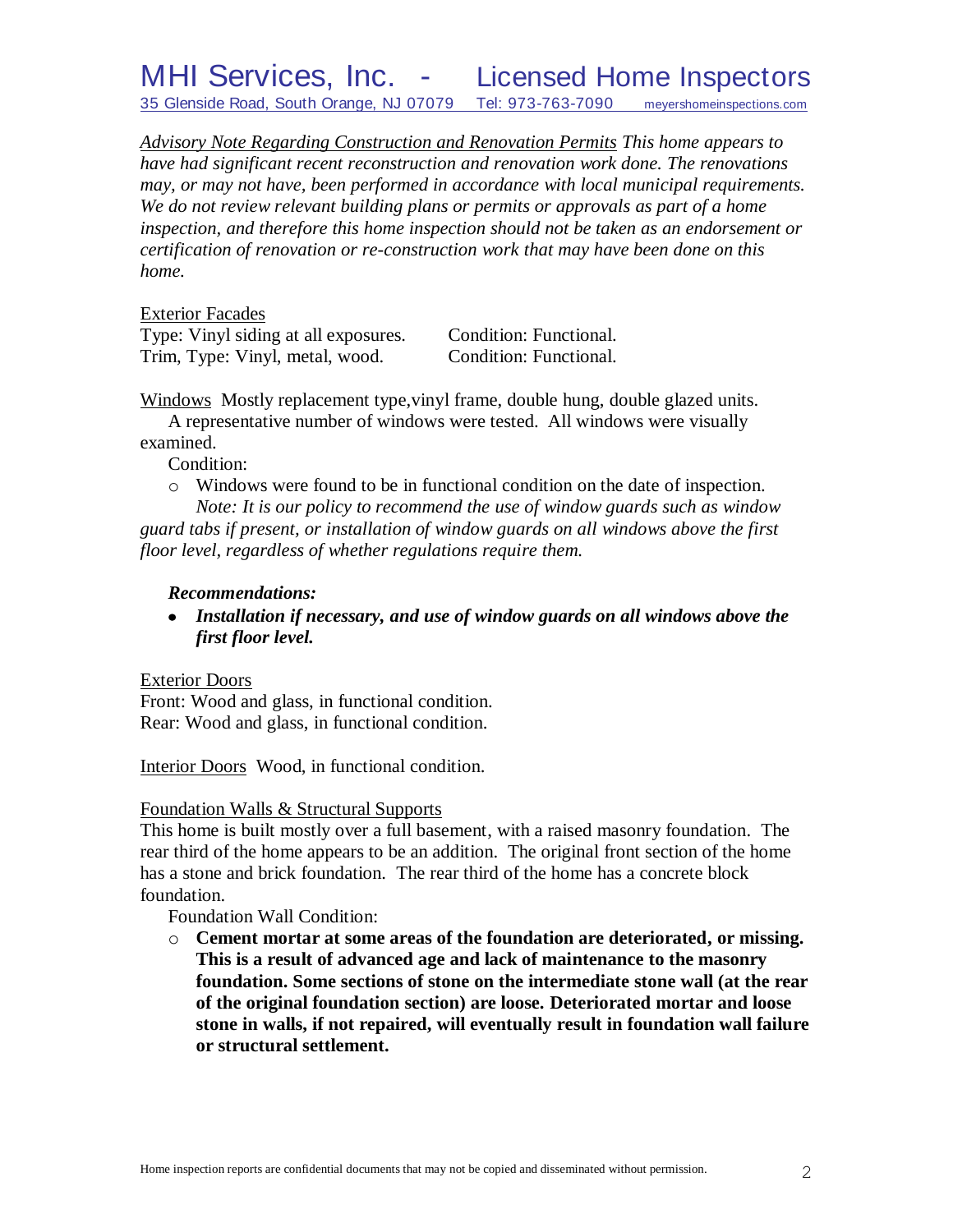MHI Services, Inc. - Licensed Home Inspectors<br>35 Glenside Road, South Orange, NJ 07079 Tel: 973-763-7090 meyershomeinspections.com 35 Glenside Road, South Orange, NJ 07079 Tel: 973-763-7090 meyershomeinspections.com



Deteriorated mortar and loose stone in foundation

*Limitation of our Ability to Inspect: Significant parts of the masonry foundation walls and concrete slab were covered with finish materials, recent paint or access to directly inspect was blocked by furnishings, and this limits our ability to fully evaluate these components. Hidden defects may be present behind finish materials or obscured by paint or below ground.*

Intermediate structural supports: Brick masonry columns.

Condition:

o **Some sections of brick masonry columns have loose or missing mortar.**

Floor Framing: Dimensional and large section lumber floor joists, resting on the foundation walls and on multiple wood main beams.

Condition:

- o **Older floor framing around the stairwell is attached using mortise and tenon joints. Several of these joints are now beginning to pull away, leaving gaps between the joists.**
	-

o **One joist is developing a crack at the mortise joint.**

Mortise and tenon joint with gap Theorem Joist cracked at tenon joint

- o **Most sections of main beams are smaller section than called for by modern construction standards, and may not have adequate stiffness to prevent deflection and settlement of the flooring over time.**
- o **The flooring at the rear section of the home has been raised and/or leveled,**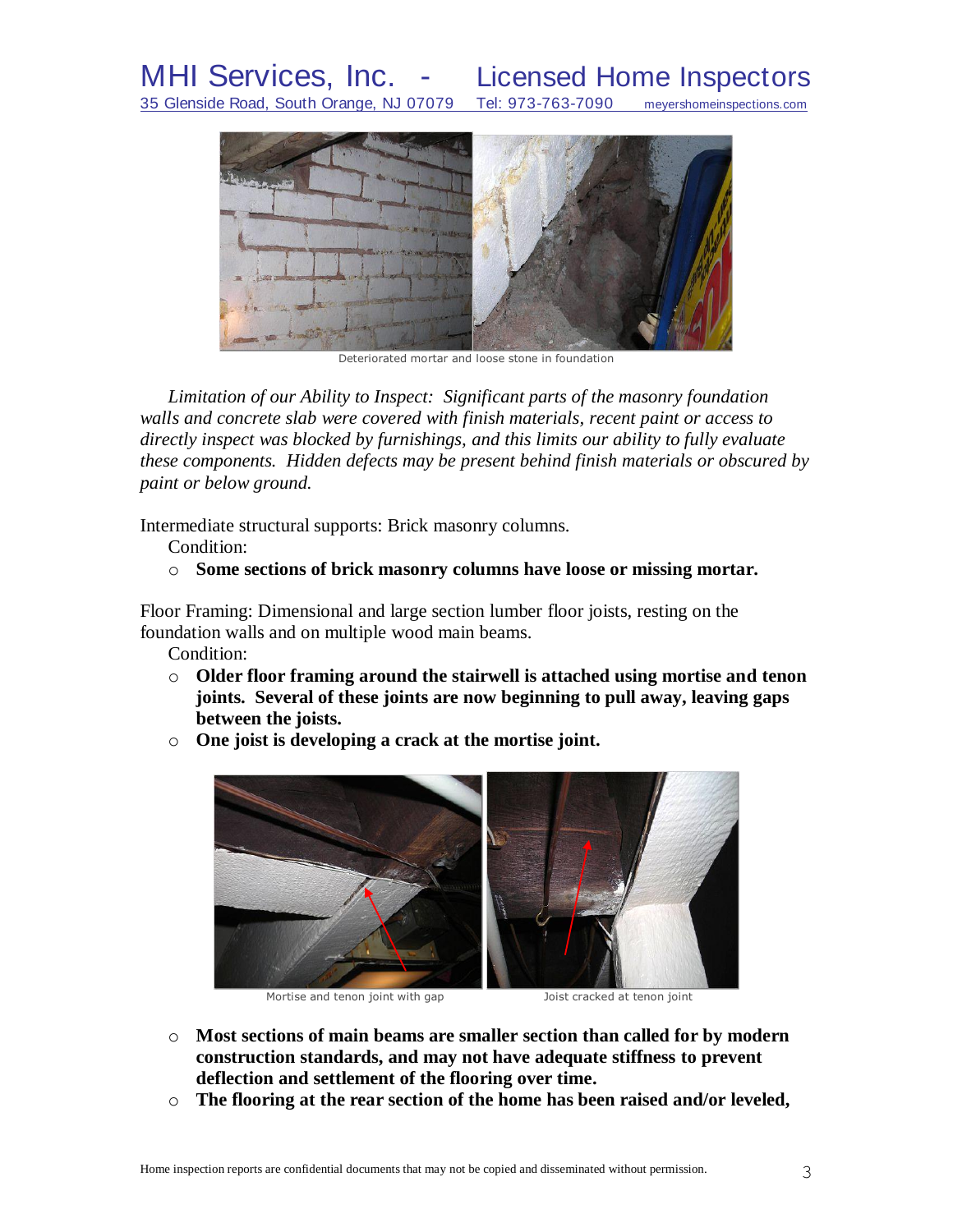**using newer lumber in parallel with older lumber, and elevated off the foundation walls and main beams with blocks of wood and shims. The shims are extremely haphazard, some shims are loose, and many areas of these shims are made of scrap wood, which may compress over time. The flooring is not professionally built, and will likely settle and sag over time unless this issue is addressed.**



**Random scraps and shims support joists in rear section of the home** 

- o **Some termite damage is present to framing at the right front corner.**
- o **A significant amount of carpenter ant activity was found at the left rear of the basement, and an old sill plate has been damaged by what appears to be wood destroying insect activity.**



Significant carpenter ant frass, and damage to old sill plate at left rear

Wall Framing: Dimensional lumber. Exterior sheathing may not exist, as is common on homes of this type and age. Original wood clapboard appears to be attached directly to wall studs (visible in the attic). Plaster or drywall is present on the interior.

- Condition:
- o Walls throughout the home are functionally adequate where visible.

Roof framing: Wide set dimensional lumber for a pitched roof.

Roof Sheathing: Plywood panels installed on original wood battens.

Condition:

o Visible portions of roof framing and sheathing were functionally adequate on the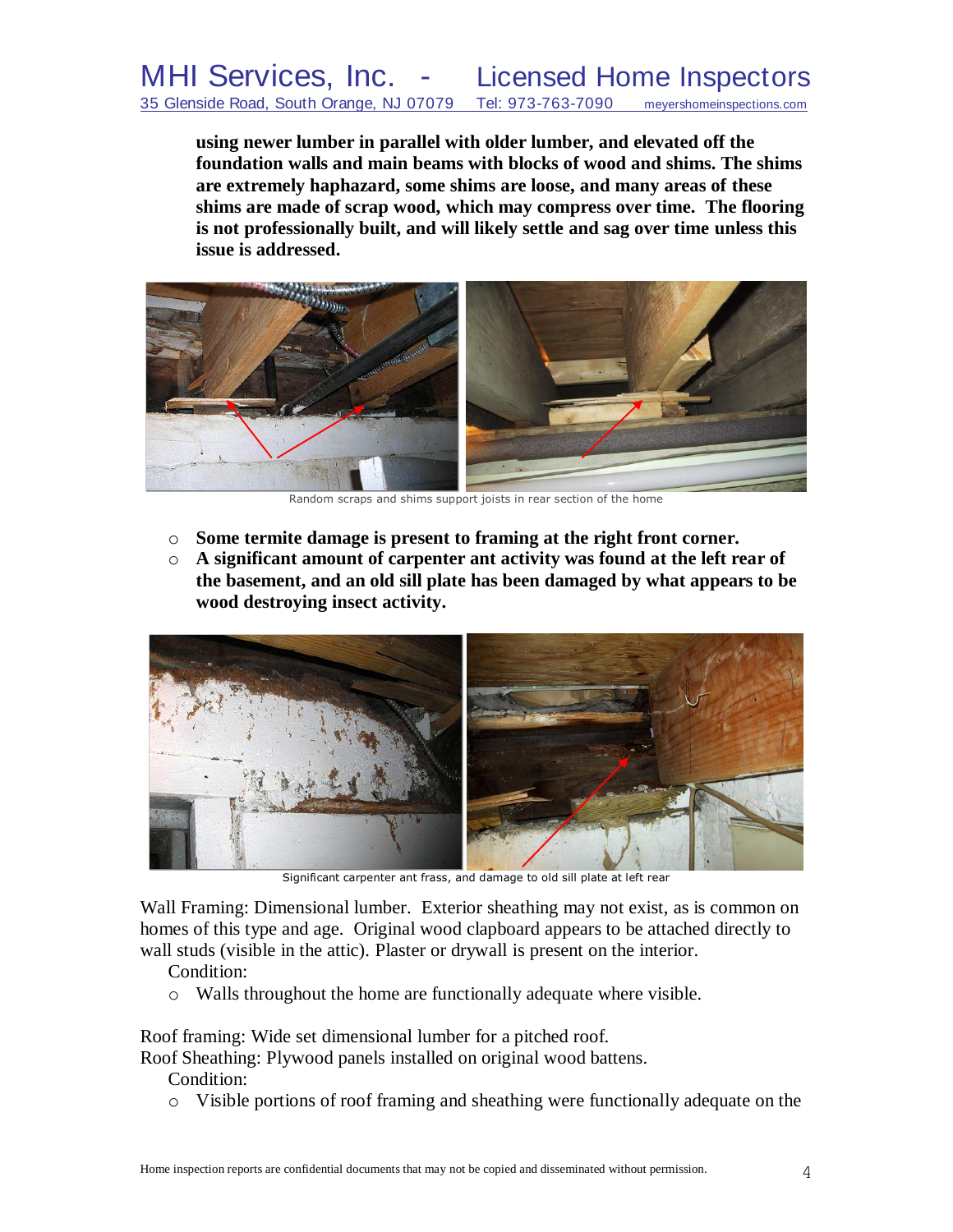date of inspection. Although roof rafters are more widely spaced than called for by modern standards, this roof structure is built consistent with building practices of the era this home was constructed, and appeared to be performing adequately.

*Note: Finish materials in the home prevented access to directly inspect the foundation walls and structural supports, and our findings are limited by this*.

### **Recommendations:**

- **Have a qualified mason re-point loose sections of mortar in walls and brick columns, and repair any loose stone.**
- **Have a qualified contractor reinforce any older mortise and tenon joints with framing brackets or other acceptable methods.**
- **Have a qualified contractor properly rebuild or modify the rear section of raised floor framing so that it remains structurally sound over the long term.**
- **See the separate wood destroying insect report from Terminite, Inc. for more information relating to the wood framing of this home. If evidence of wood destroying insect infestation is found, then be aware that further evaluation would be required to assure that hidden damage to structural members is not present.**
- **See Roof Drainage section – make sure water around the home is well controlled, with no accumulation near the base of the home. This can help reduce the possibility of foundation settlement in the future.**

Wood Destroying Insects We do not inspect for wood destroying insect infestation, however as a convenience and as a matter of expedience, an inspection for the presence of wood destroying insects has been ordered by us for this property. The official results of this wood destroying insect inspection will be sent to you under separate cover by the provider of this service, Terminite, Inc, Tel: 908-353-6938.

# **Recommendations:**

**Carefully read the separate wood destroying insect report from Terminite, Inc. and be guided by the recommendations therein.**

Exterior Soil Grading and Drainage

Soil Grade & Clearance to Wood Elements of the Home:

| Front: Adequate. | Back: Adequate.  |
|------------------|------------------|
| Left: Adequate.  | Right: Adequate. |

Drainage Conditions:

**Adverse, due to lack of maintenance to the roof drain system.**

*If present, inadequate soil clearance to wood frame structure or adverse soil grading can result in damage to the wood frame structure and masonry foundation due to chronic wet conditions.*

#### **Recommendations:**

**See Roof Drainage System section.**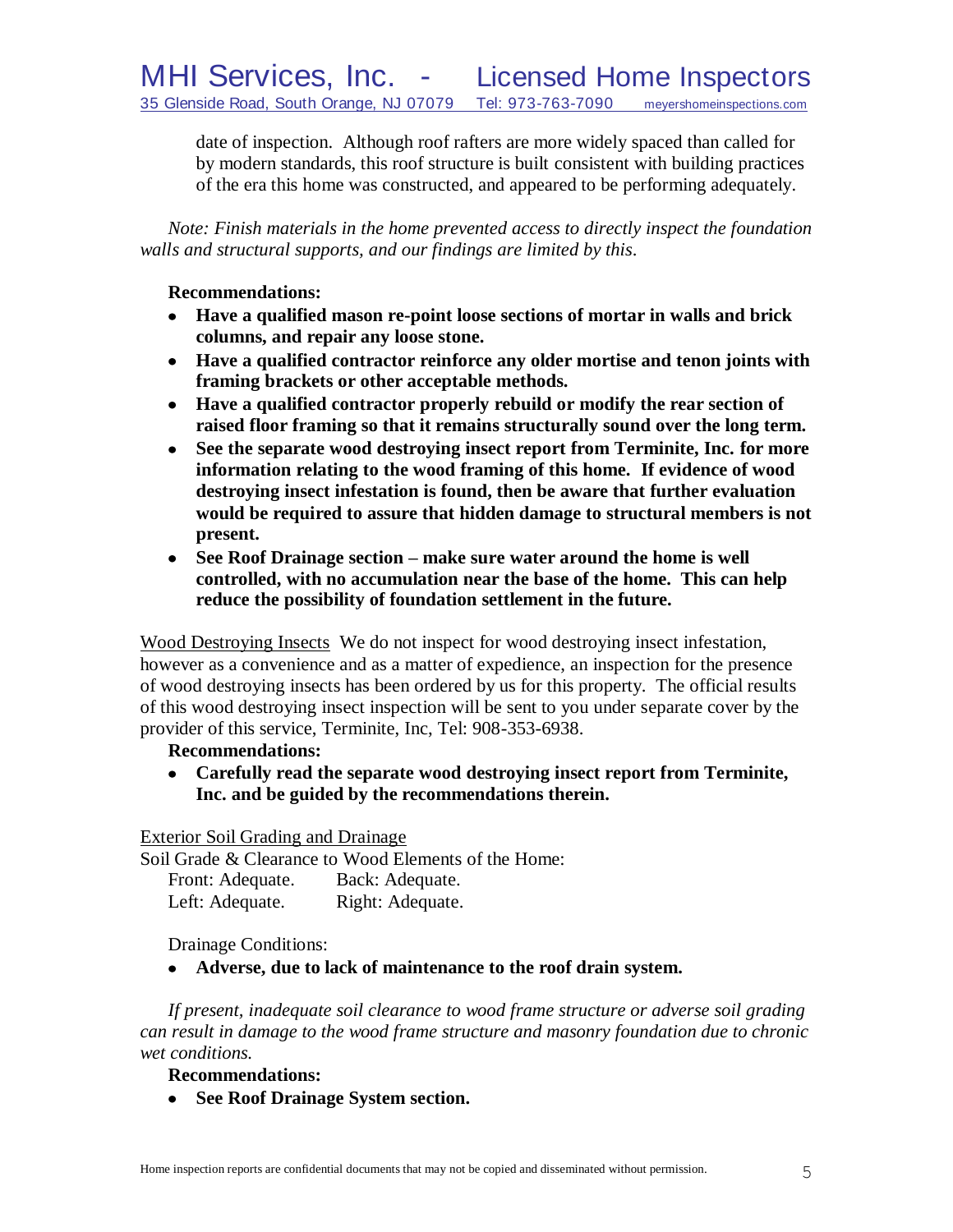Roof Drainage System Roof drainage is by metal gutters and leaders (downspouts) attached to the roof and siding.

Conditions:

- o **Some downspouts discharge too close to the base of the home.**
- o **Some downspouts discharge along the side of the home towards the rear, rather than towards the street.**

*Inadequate or defective roof drainage systems, if present, can lead to water entry into the basement, foundation damage and/or roof leakage.*

#### **Recommendations:**

- **Direct all downspout discharge points as far away and downhill from the base of the home as is practical.**
- **Have the roof drainage system cleaned and maintained on a regular basis by a qualified gutter maintenance company.**

Roof The roofs, flashings and penetrations were inspected by the following methods:

- o Visual observation from the ground with the aid of field glasses.
- o Partially from within attic crawlspaces.
- o Finish materials on ceilings and walls on the upper living level were tested where possible with a moisture meter.

### *Inspection Limitations:*

o *Significant sections of the upper level are finished, with no access to attic spaces above.*

Roof Type and Description: The main roofs are pitched and covered with asphalt shingles. Part of the lower rear section is low sloped, and appears to be covered in rubber or asphalt membrane roofing material.

Condition:

- o Roof shingles appeared to be serviceable on the date of inspection.
- o **Some roof flashings may be older than the currently installed roof. Leakage can occur around old flashings.**
- o **No protective roofing paint is present on the rear low sloped roof. This will result in accelerated roof surface wear.**



Rear low sloped roof has no protective paint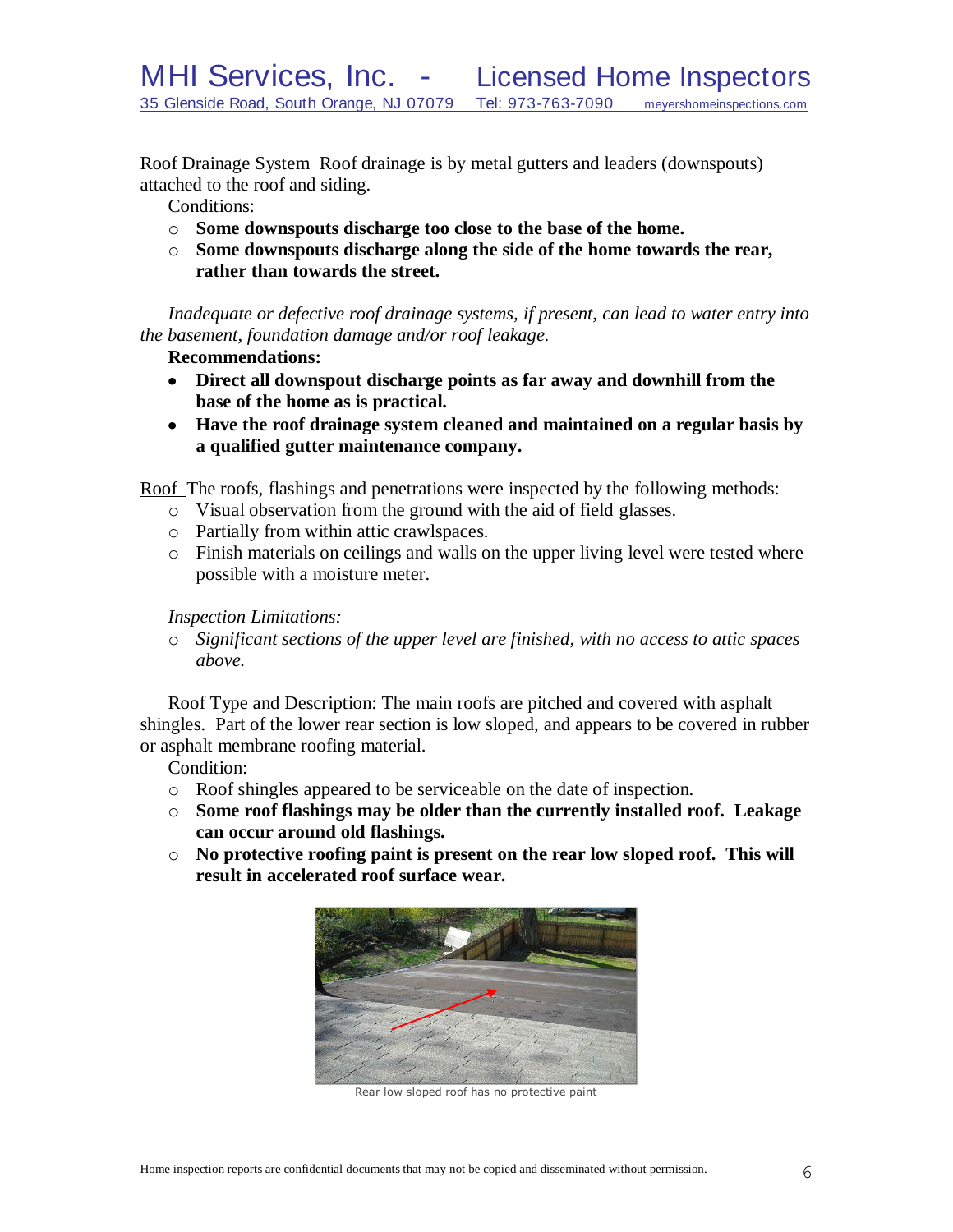Roof Ventilation:

# o **Ridge vents only. No other corresponding lower ventilation is present. Roof ventilation is inadequate.**

*Inadequate roof ventilation can lead to reduced shingle life.*

*Note: Low slope roofs generally have service lives that are not as long as roofs that are adequately pitched. For this reason, yearly inspection and maintenance is needed to assure that leaks do not occur.*

#### **Recommendations:**

- **Have a qualified roofer add more ventilation to this roof, either at the gable ends and/or near lower edges.**
- **Have a qualified roofer experienced with flat/low sloped roofs apply appropriate protective roofing paint to the rear rubber low sloped roof area.**

*Our roof evaluation consists of an inspection of the exterior surface covering, including an*  inspection of visible flashing details. A steeply pitched roof is usually inspected from the ground by use of *binoculars. If safely accessible, a moderately pitched roof will be mounted and walked for close inspection. The underside of the roof decking is also closely inspected where accessible, and we use a professional moisture meter to evaluate stained areas that may be evidence of leakage. The interior finished surfaces of the home, especially ceilings and walls at the top or attic floor, are also inspected for evidence of leakage, and a moisture meter is used to evaluate suspect areas.*

*If we see evidence of roof leakage, we will say so in our report, and recommend that further evaluation and repair or roof replacement be done. Often we see stains on the underside of the roof deck or at ceilings that strongly suggest that the roof has leaked. Depending on the season of the year and recent weather, as well as recent painting or repair done by the owner, we may not be able to say if the roof is currently leaking. What we can say with certainty, is that all roofs eventually leak, and for older homes, parts of the roof system such as flashings in valleys or at the chimneys and plumbing vents may never have been replaced even if the roof surface has been re-covered. Consequently, our inspection report should not be taken as a guarantee that the roof will not leak, but simply as a report on the condition of the roof as we found it on the date of inspection.*

#### Driveway & Paths

Driveway Type: Asphalt. Driveway Condition: Functional. Path Type: Concrete. Path Condition: Functional. Sidewalk Type: Concrete.

Sidewalk Condition: **Some wear and heaved sections are present. This is a tripping hazard.**

#### **Recommendations:**

o **Have heaved sections of the sidewalk repaired to reduce tripping hazard.**

#### Deck None present.

Patio None present.

#### Description & Condition of Entrances

Front Entry Area: Masonry steps to a covered wood porch, in functional condition.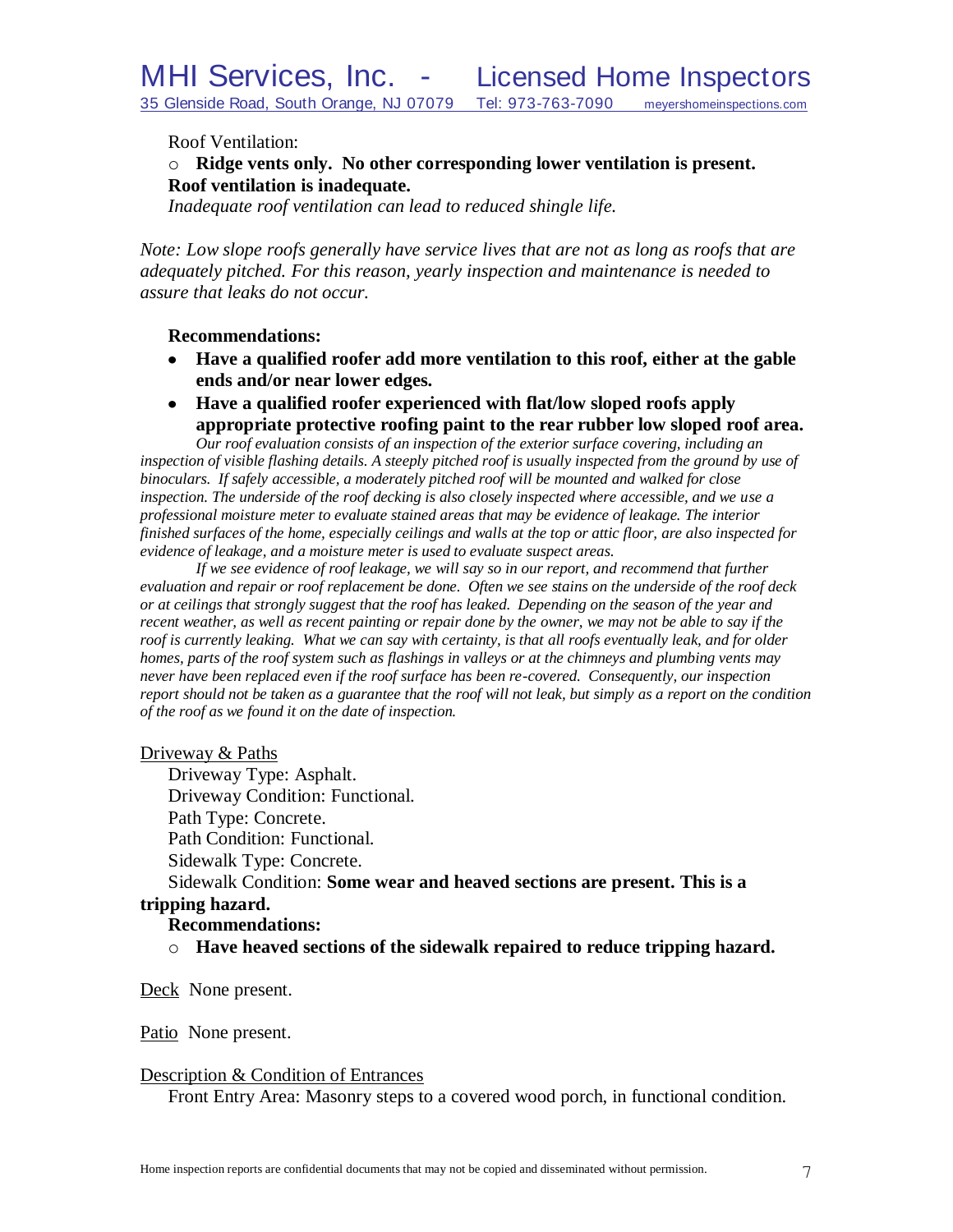Back Entry Area: Masonry steps through enclosed back porch, in functional condition.

Masonry Chimney(s) This home has one masonry chimney.

- The exterior of the masonry chimney was inspected by the following methods:
- o Visual observation from the ground with the aid of field glasses.
- o Partially from within the basement, attic and/or other interior spaces.

### **Condition:**

- o **Chimney flashings appear to be older. Leakage can occur around older chimney flashings.**
- o **Minor deterioration of the upper section of the chimney was visible.**
- o **This chimney is now very old, and unless the chimney has recently been rebuilt or re-lined, interior defects to the flue are likely to be present.**

*Our inspection cannot properly evaluate the condition of the interior components of the chimneys, and we do not include this in our service.*

**Recommendations:**

- **The National Fire Protection Association and the National Chimney Sweep**   $\bullet$ **Guild recommend that, due to the advanced age or other conditions, a Level-2 Inspection of the chimney and internal components be done to rule out hidden potential safety defects***.*
- **Have a qualified chimney contractor service or repair the chimney as required to assure long term function and safety.**

Fireplace None present.

#### Electrical System

Voltage: 240/120 volts Ampere Capacity: 100 amperes. Service entrance location: Overhead. Electrical Grounding: Metallic water main.

Circuit Breaker and/or Fuse panels:

o Circuit breaker main panel located in the basement.

Circuit Breaker/Fuse inspection methods:

o Removal of panel cover with inspection of wiring on the interior.

Conditions: Visual inspection of the components and wiring within circuit breaker panel(s) found the following condition(s):

o No evidence of functional defects was found within in the panel.

Branch circuit wiring:

- o Plastic sheathed cable
- o Metallic sheathed cable

Branch circuit conductor material appears to be copper for all 15 and 20 ampere solid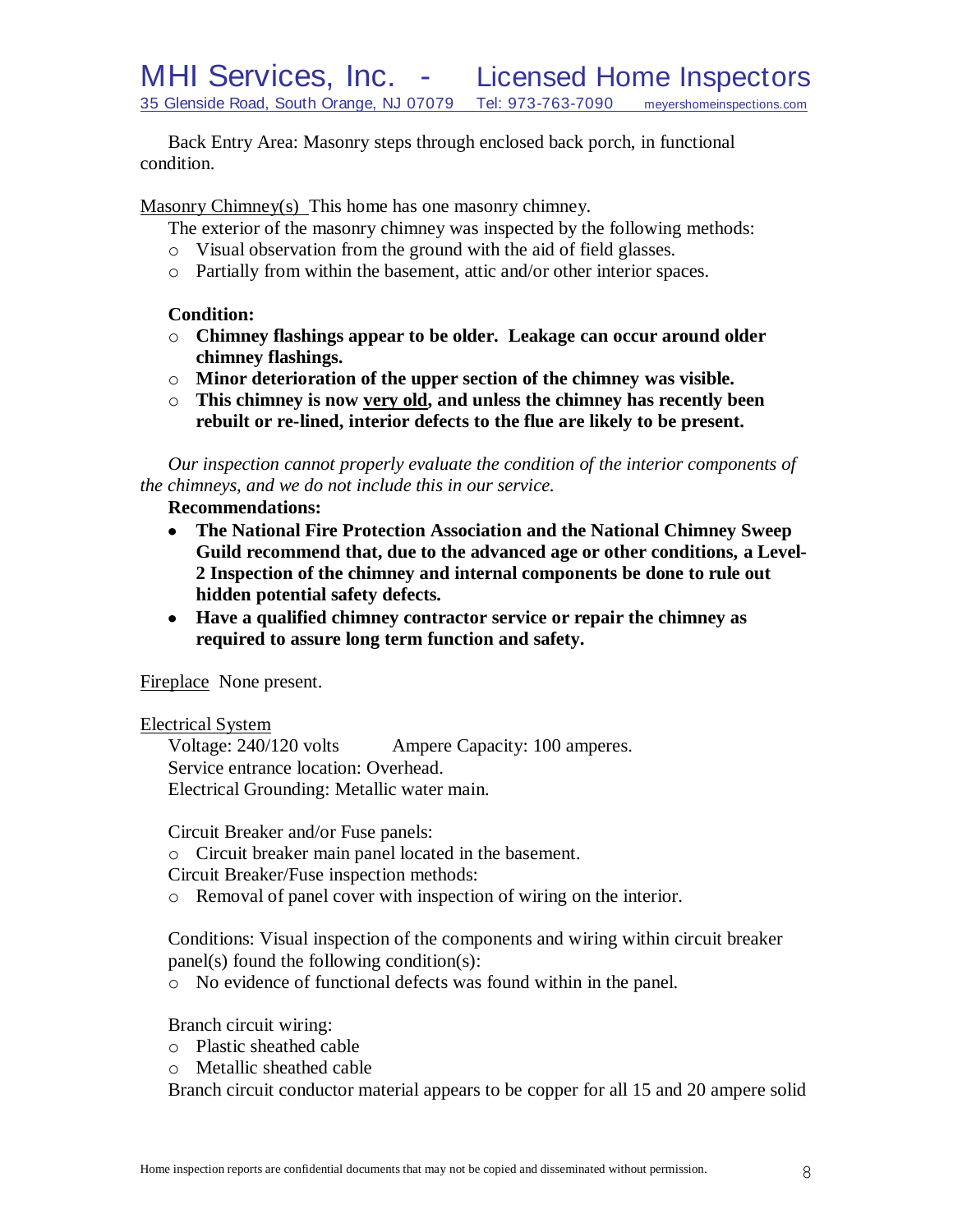conductor circuits.

Conditions:

o **A section of exterior metal electrical conduit has been damaged by exposure to water from mis-directed downspouts.**



*Note: Homes built or wired between the years 1910 and 1935 were sometimes wired with what is known as knob & tube branch circuits, which are no longer considered to be acceptable by most underwriting agencies. This home appears to have been built or wired in the period when this wiring was common, and it is possible that such wiring is present within walls and ceilings.*

Receptacles are partly grounded three pin units and partly older two pin units. A representative number of 120 volt three pin receptacles were tested, with no functional defects found.

**GFCI electrical receptacles are NOT present in all wet areas of the kitchen.** *GFCI electrical receptacles provide protection against electric shocks in wet areas.*

**Recommendations:**

- **Have a licensed electrician install functional GFCI electrical receptacles in all wet areas of the home including kitchens and bathrooms that lack them.**
- **Have a licensed electrician evaluate the home with regard to knob & tube wiring. If present, you may wish to have such wiring disabled and/or removed.**
- **Have the corroded electrical conduit replaced.**

#### Plumbing System

Water Main Material: Copper tubing.

Water Main and Main water shutoff valve Location: Basement

Water Main Condition: Functional

Main Shutoff Valve Condition: **The main water shutoff valve is older. Leakage can occur from older shutoff valves.**

Visible Interior Water pipe material: Copper tubing, and also **old iron pipe.** Visible Water pipe Conditions:

o Water pipe itself is was functional on the date of inspection.

- o **Some older shutoff valves have significant corrosion and signs of leakage.**
- o **Remaining sections of the iron water supply pipe are now past the end of**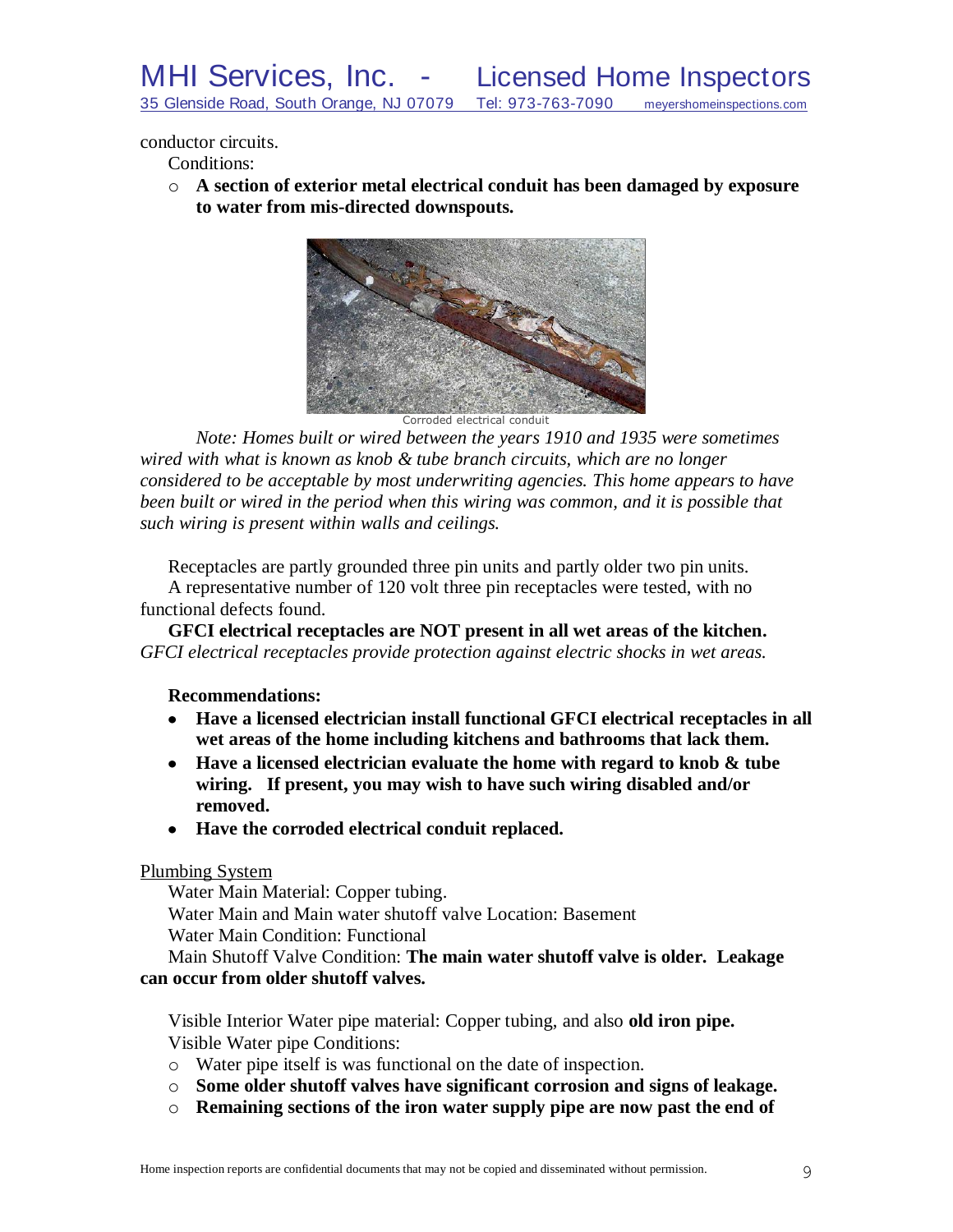**their designed service life. Internal corrosion may be extensive, and eakage or loss of water pressure could occur at any time.**

Waste Disposal system type: Waste disposal appears to be a public system (sewer system), however this could not be confirmed.

Drain and vent pipe material: Old iron, and newer plastic pipe.

Drain and vent pipe Conditions:

- o **Visible sections of iron drain pipe are aging, and many sections in the basement have been painted. This could obscure areas of corrosion or past leakage.**
- o **One section of iron vent pipe in the attic has detached from a main vent stack. This may allow sewer gases to accumulate in the attic.**



Drain Vent pipe in attic disconnected from stack

*Comment on Old Buried or Cast Iron Drain Pipes: Sections of the drain pipe are now very old, and may have significant internal corrosion or hidden internal defects, and may have limited additional service life. This home inspection cannot properly evaluate buried or very old sections of drain or waste pipe.*

**Recommendations:**

- **Have a plumber evaluate the main water shutoff valve and repair or replace it as necessary to assure reliable function.**
- **Have a plumber replace any remaining sections of iron water supply pipe.**
- **Have a plumber replace any older water supply shutoff valves with corrosion or leakage.**
- **Have a plumber repair the detached drain vent pipe section in the attic.**
- **To determine the true condition of the waste and drain pipes we recommend that a plumber inspect them internally using a specialized video camera.**

Natural Gas Piping Visible rigid and flexible natural gas piping appeared to be in functional condition on the date of inspection.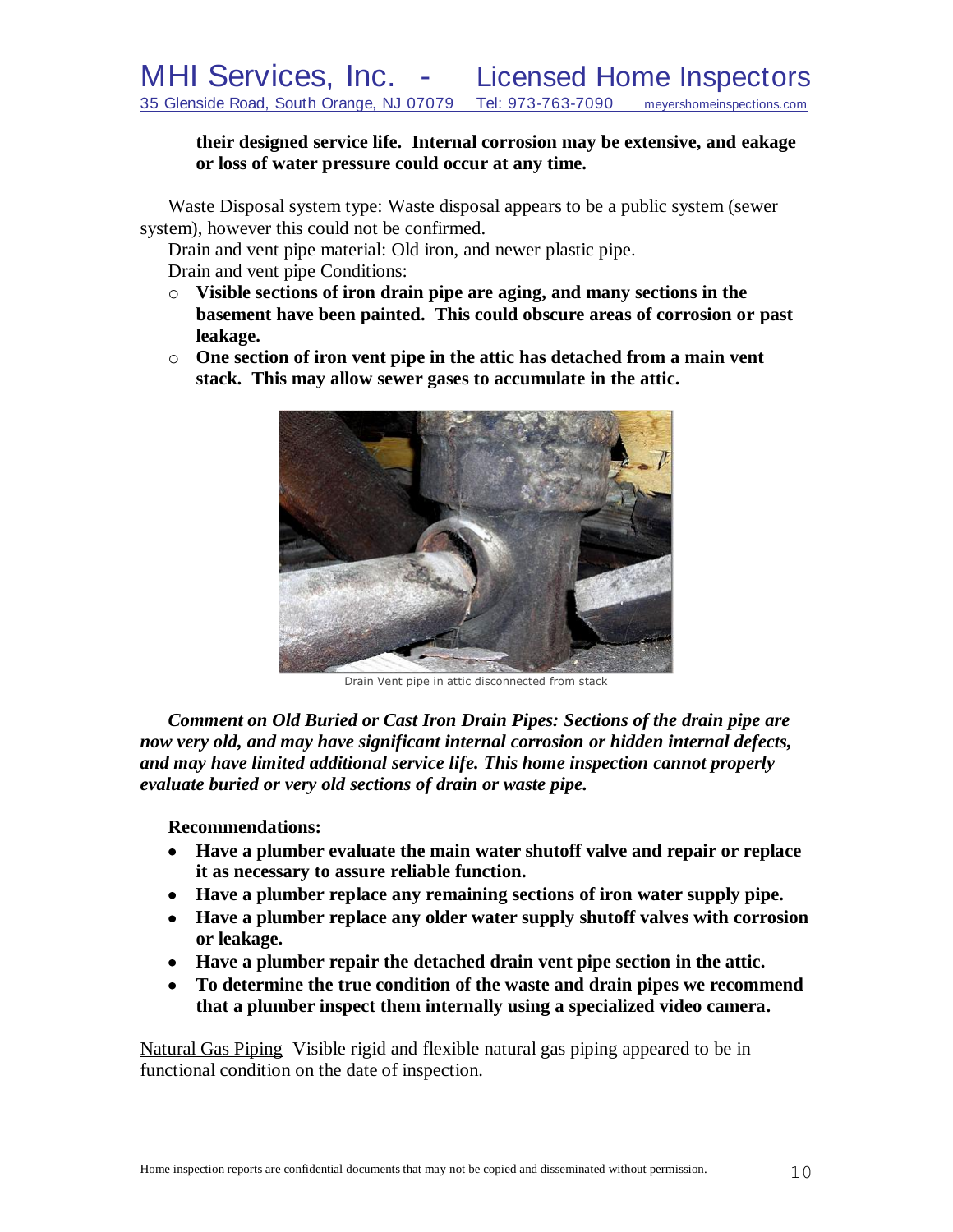Heating System

System Type: Steam boiler feeding radiators. Number of Zones: 1 Fuel: Natural Gas. Location: Basement Estimated age: **28 years.** Typical service life: 25 years, although maintenance is often required before this time.

Heating System Venting: Metal flue pipe to masonry chimney.

*The heating system inspection consists of visual evaluation of the exterior casing, connection pipes and fittings, normal and automatic controls, as well as venting components. A limited inspection of the internal components of the heating system are also part of this inspection, however full inspection of interior components and heat exchangers is not possible without extensive disassembly, which is not done in a home inspection. Operation of the system is done using normal controls unless hot weather or the health and safety of the occupants makes this impossible or inadvisable. In seasonably warm weather we may not be able to operate the heating system for a long enough period of time to discover defects that may only become apparent when the system has been operating near full capacity for an extended period of time. For heating systems that appear to be more than 50% through their design life, we recommend further evaluation by a qualified specialist to assure that hidden defects or safety related issues are not present. All heating systems need regular maintenance to remain in satisfactory operating condition, and we recommend that you adhere to a regular maintenance schedule. If a heating system shows evidence of deferred maintenance or service, then we recommend that you schedule such service before you close on the property as this may disclose conditions that may be hazardous or conducive to premature failure.*

Operational Test of Heating System: The heating system activated when heat was called for by the thermostat, and some radiators throughout the home began to heat up.

- **Conditions:**
- o **The heating system is past the end of its designed service life. Continued safe and reliable operation cannot be assured.**
- o **Significant scorching and rust are present on the heating system case, which suggests hidden defects.**



Aging heating system with corrosion and scorchi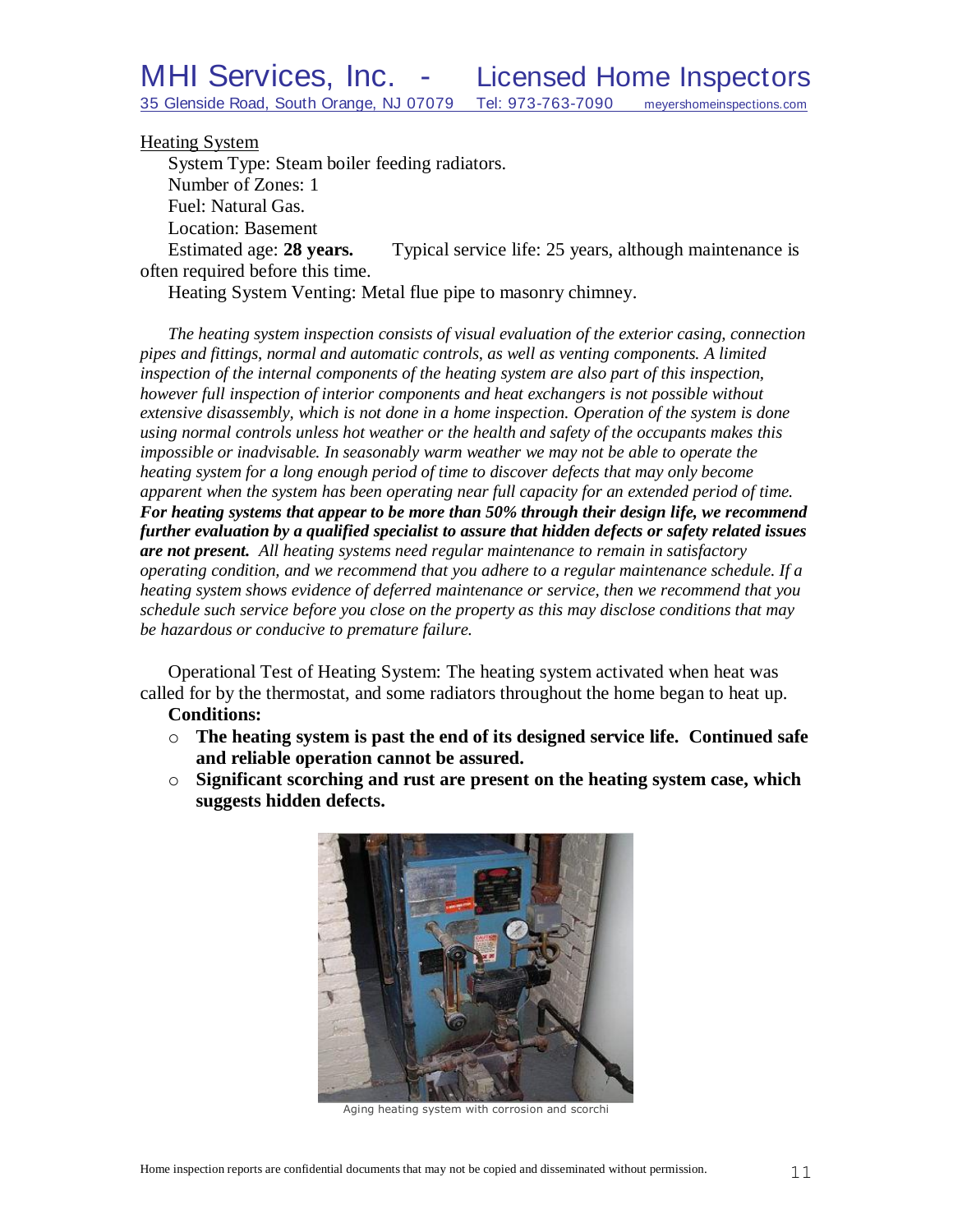- o **See Chimney section – the chimney flue should be checked for blockages and other internal defects.**
- o **Radiators and steam or circulated water pipes are older, and maintenance and repair to these older components should be anticipated.**

**Recommendations:**

- **Due to the age and condition of the boiler we recommend replacement at this time. If you choose not to have this boiler replaced at this time, then we strongly recommend that a heating specialist or plumber disassemble the case and inspect the internal components to assure that hidden defects that may affect safety and function are not present. Regardless of your choice, remaining service life on this boiler will be limited, and replacement will be needed in the near future.**
- **Monitor radiators and radiator connections for leakage, and have any leaks repaired promptly.**
- **See Chimney section.**

Heating Equipment Clearance & Combustion Air

Heating System Location: Basement Ventilation and Combustion Air: Adequate Clearance to Combustibles: Adequate

# Central Air Conditioning None Present.

Asbestos *This inspection cannot guarantee that asbestos materials, which have been commonly used for insulation and some finish material, are present or absent from this home. Older homes usually have some asbestos bearing materials used in the construction, while more recently constructed homes are likely to have little or no asbestos used in the construction and interior materials. To determine with certainty if asbestos is present, sampling and lab testing is required, which is not included in this inspection.* 

**This home has a steam heating system, and asbestos was commonly used as steam pipe insulation in homes of this age.**

#### **Recommendations:**

**Further evaluation for asbestos hazards by a qualified asbestos abatement contractor, followed by appropriate remediation as found to be needed.**

#### Fuel Oil Storage

The heating system for this home uses natural gas.

 **This home inspection does not include evaluation of buried oil tanks or soil testing to determine if leakage has occurred. The history of this property is not known by us, and therefore we cannot assure you that a hidden buried oil tank does not exist on this property. If a higher level of confidence regarding the presence or absence of buried tanks is desired, then a tank**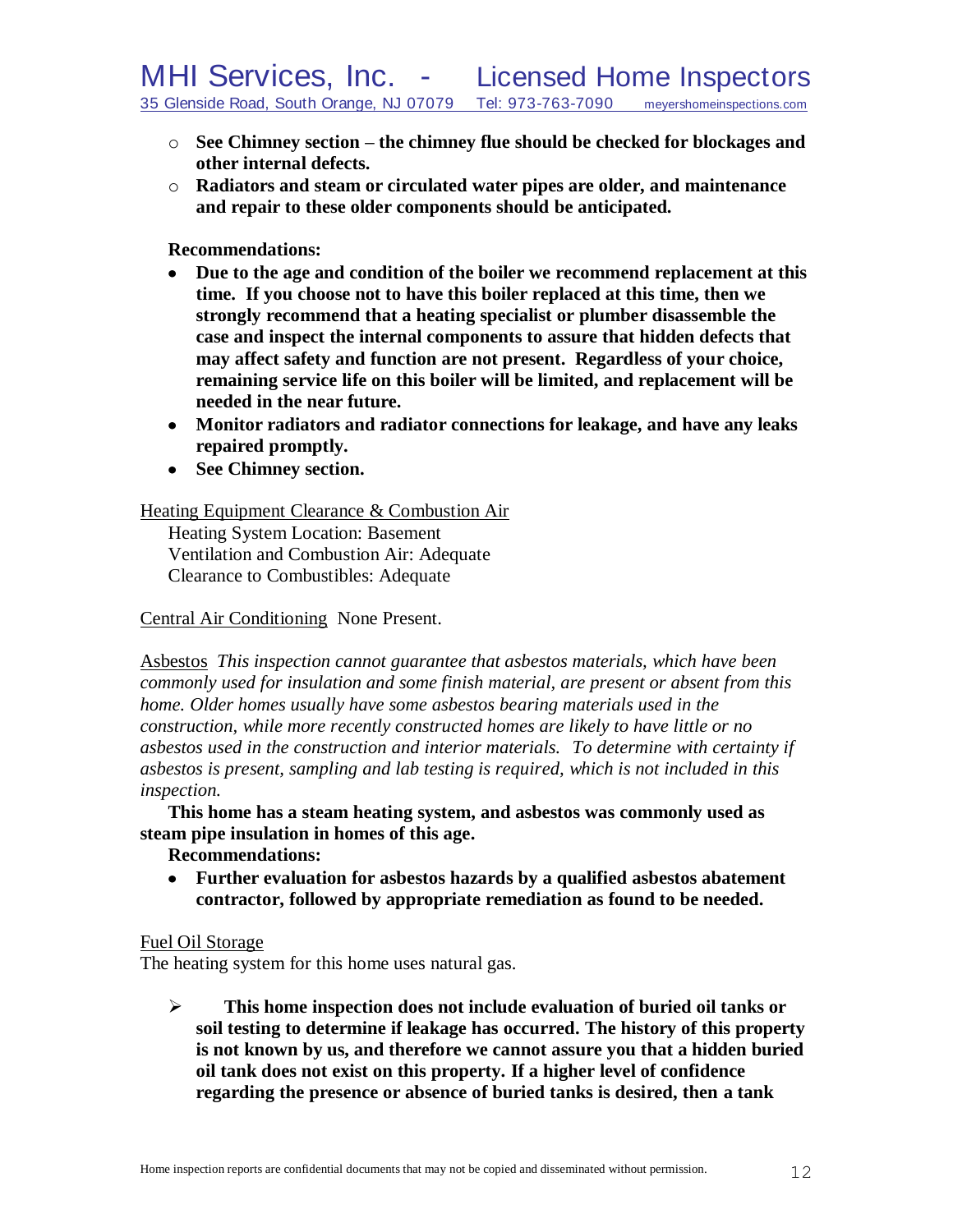**search utilizing specialized equipment would be required. Recommendations:**

**Specialist search for abandoned buried tanks and specialist evaluation of buried and/or above ground oil storage tanks, either in use or abandoned. As leaking oil tanks can result in significant expenses, we advise careful review with legal counsel of any documents or statements relating to oil tank(s).** 

#### Domestic Hot Water Heater

Water Heater Type: Standard Tank. Water Heater size, gallons: 40 Heating Method/Fuel: Natural Gas Age: 12 years Typical Service Life: 8-10 years Condition:

- o **Past the end of designed service life – leakage or other failure is now more likely to occur.**
- o **The hot water heater was making percolating noises during operation, which suggests excess internal mineral deposits or defects.**
- o **The hot water heater flue pipe slopes downward for part of its run to the chimney. This could result in hazardous back drafting of combustion gases into the basement.**

#### **Recommendations:**

- **Have the hot water heater replaced with a new unit by a plumber.**
- **Be sure that the flue pipe for the new hot water heater slopes continuously up towards its flue pipe connection.**

#### General Interior Condition

Wall and Ceiling Material: Drywall and/or plaster. Wall and Ceiling Condition: Functional – only minor repairable defects. Floor Surfaces: Wood, Carpet, Tile. Floor Condition: Functional – normal wear and/or minor defects.

#### Kitchen

Kitchen Sink: Functional

Stovetop and Oven: Gas. Condition: Functional.

Garbage Disposal: None present.

GFCI electrical receptacles: **NOT present at all areas.**

*GFCI electrical receptacles protect against shocks in wet areas.*

Dishwasher: Functional, as determined by a limited operational test on the date of inspection.

Water pressure at the sink was adequate. Drainage at the sink was adequate. Kitchen cabinets and countertops are in functional condition.

#### **Recommendations:**

**See Electrical section.**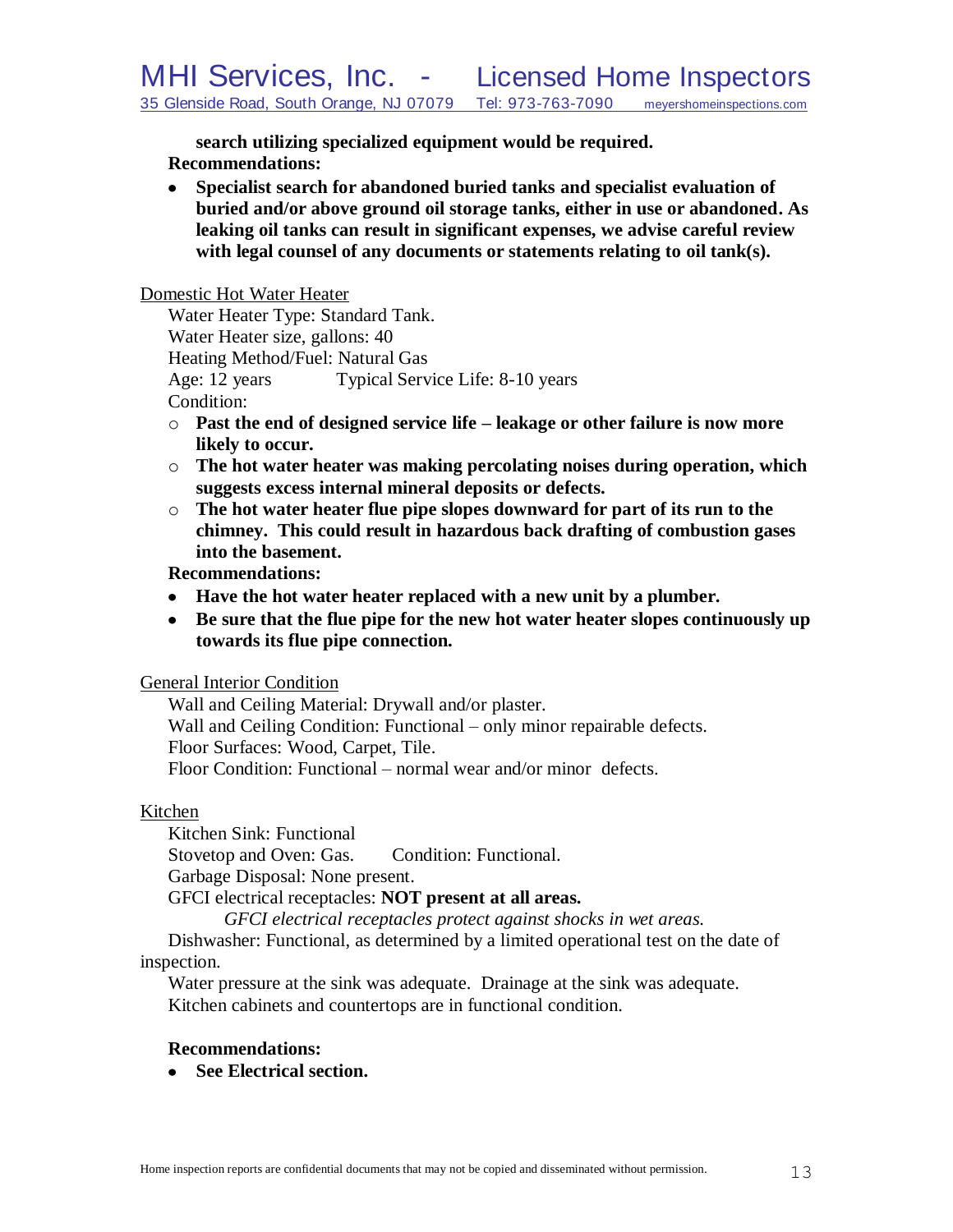# MHI Services, Inc. - Licensed Home Inspectors 35 Glenside Road, South Orange, NJ 07079 Tel: 973-763-7090 meyershomeinspections.com

Laundry Room A washer and dryer are located in the basement.

*Note: We do not inspect or operationally test laundry appliances during a home inspection*  due to the multiplicity of different cycles built in to these units and the large amount of time it *takes to complete these cycles. We recommend that any laundry equipment that is to remain in the home be demonstrated to be in satisfactory operational condition before you close on this property. If an electric dryer is present, proper installation is very important to assure electrical safety, including installation of a grounding cable for the dryer case. The integrity of the exterior ground cable should be checked periodically. If a gas dryer is present, the flex gas connector should be replaced if more than 5 years old. Dryer exhaust vent ducts should be metal rather than plastic to reduce the possibility of fire.*

#### Bathrooms

Basement: Basic full bathroom, with sink, toilet and separate stall shower over solid base.

Second Floor: Full, with sink, toilet and shower over spa tub.

Fixtures and faucets were tested in all bathrooms, and found to be generally functional, **with the exception of the following conditions:**

- **The basement bathroom fixtures are older, and water supply plumbing is**   $\bullet$ **older iron pipe, which may fail at any time now due to advanced age.**
- **Two of the spa tub jets did not appear to be functional.**

GFCI electrical receptacles: Present and functional at wet areas.

*GFCI electrical receptacles protect against shocks in wet areas.* Water pressure and local drainage were adequate in all bathrooms.

#### **Recommendations:**

- **See Plumbing section.**
- **Have the spa tub serviced / repaired so that all jets function normally.**
- **Plan for repair / renovation of the basement bathroom as desired.**

Interior Stairs Stairs from the first floor to the second floor are functional. **Basement stairs have sustained damage from a wood destroying insect infestation (termites).**



#### Termite mud tubes are present beneath basement stairs

**Recommendations:**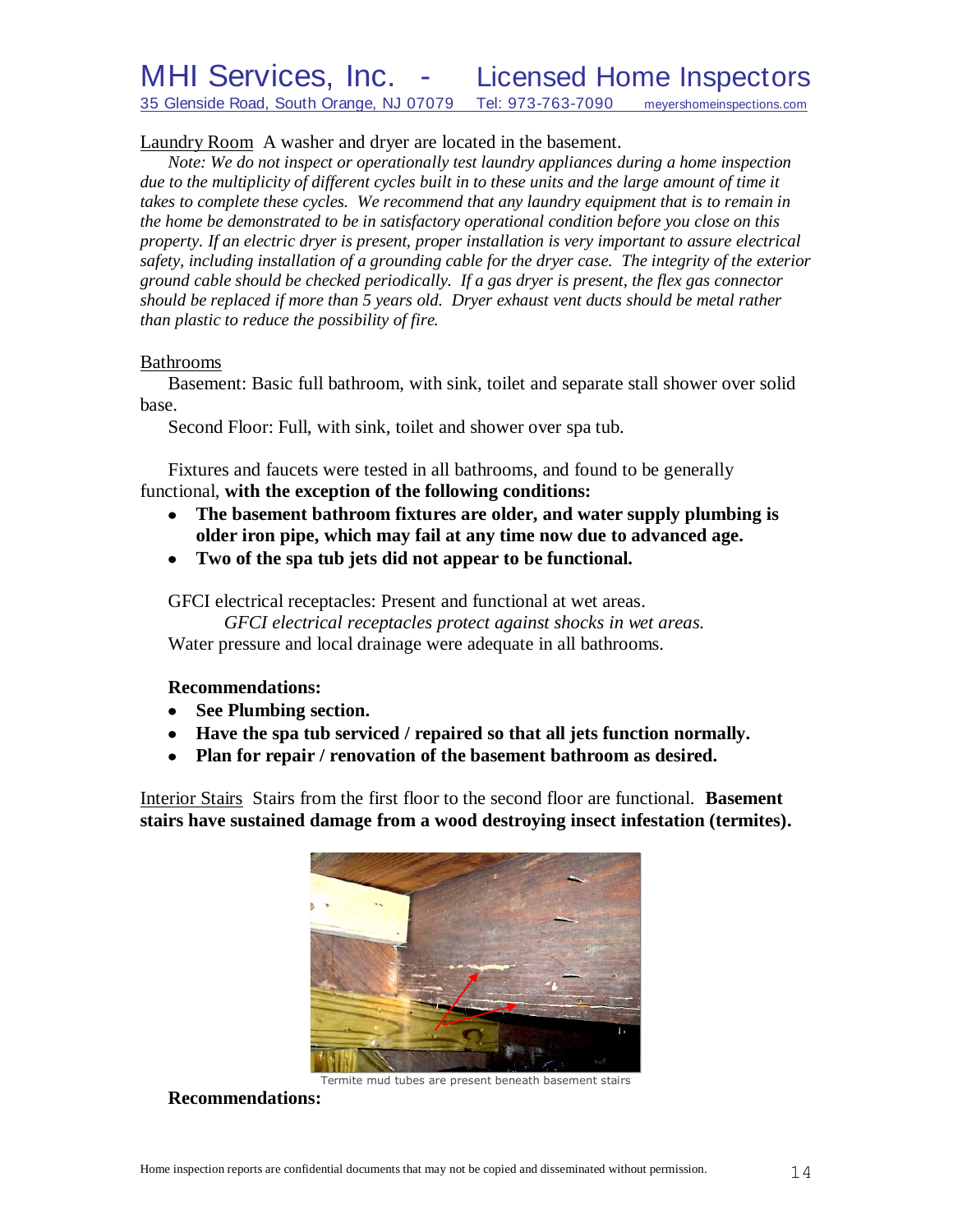- **Have a qualified contractor repair / replace termite damaged sections of basement stairs.**
- **See separate wood destroying insects report from Terminite, Inc.**

Insulation

Visible areas of insulation:

o **Little or no installed insulation appears to be present. Insulation in the attic has not been installed.**



Insulation is not installed

*Note: Most homes of this age and type were not insulated well enough to meet current standards for energy efficiency. Consequently, you may find that exterior walls feel cold, and the cost for heating this home may be higher than for a similar size home built to modern construction standards.*

**Recommendations:**

- **Have a qualified contractor install insulation in the attic floor.**
- **For older homes, even if the insulation is properly installed, it may not meet current energy standards, and you should consider further specialist evaluation to determine if additional insulation should installed to reduce your heating and cooling costs.**

Basement and/or Crawlspaces The basement is unfinished space, with several main areas. There are two rear areas, one of which has a hatch to the exterior.

Sump Pump: Present

Condition:

- o The sump was dry on the date of inspection.
- o The pump was briefly tested by lifting the float, and did activate.
- o **The sump pump discharges directly into the house plumbing drain system. This may not be permitted by local regulation.**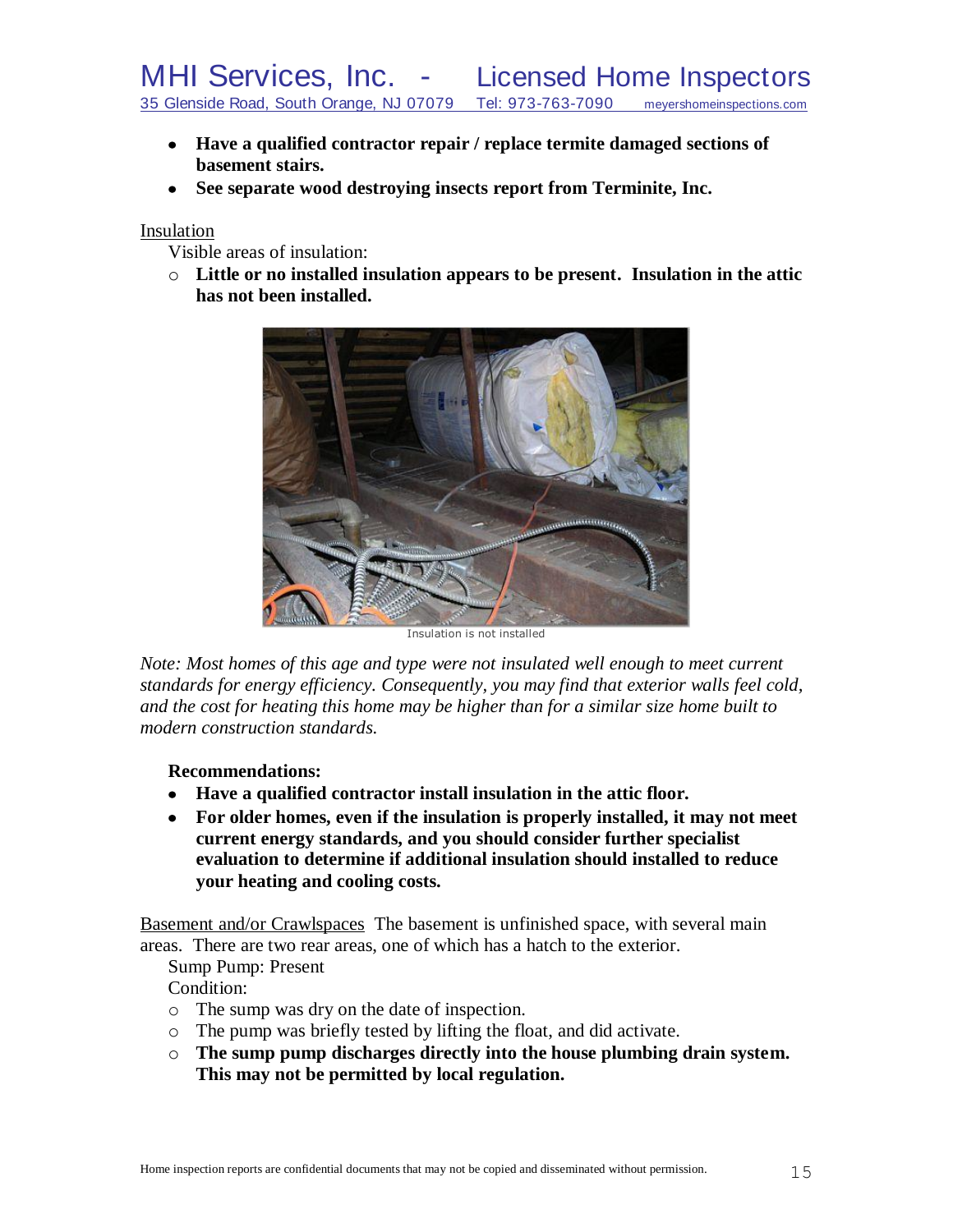

Sump pump discharging directly into plumbing drainage system

Moisture Evaluation: All visible surfaces were closely inspected for stains or other evidence of prior moisture entry. Finish materials in the basement were tested with a moisture meter on the date of inspection (this includes accessible areas of both clean and any water stained areas found).

Although no high moisture meter readings were found on the date of inspection, the following adverse conditions that may allow water entry or flooding were found: Condition:

- o *Most areas of the basement walls and floors appear to have been very recently painted. This will obscure signs of any prior water entry, and limits our ability to inspect and evaluate the basement for water entry conditions.*
- o **Most homes with old foundations of this type (stone and brick) experience some degree of water entry, which may vary from occasional and minimal to frequent and severe.**

**Recommendations:**

- **See Roof Drainage section – proper maintenance of gutters and downspouts can reduce the possibility of water entry into the basement.**
- **Have a plumber modify the sump pump discharge so it discharges to the exterior, directed away from the foundation of the home.**

*Please be aware that the lower level interior space is near or partially below grade*  level, and foundation walls and the floor slab floor in this home are not perfectly water *proofed, and therefore the possibility of water entry with consequent damage to stored materials or current and future finish materials exists, especially during extreme weather conditions.*

Attic Space The unfinished, unfloored attic crawlspace is partially accessible by ceiling hatch in the bathroom. The attic spaces were observed from the ceiling hatch, *but were not entered due to restricted access and lack of flooring.*

Condition:

- o Roof framing is widely spaced, but is consistent with building practices at the time this home was constructed, and appears to be performing adequately.
- o **Attic ventilation is not adequate (see Roof section).**

#### **Recommendations:**

**See Roof section.**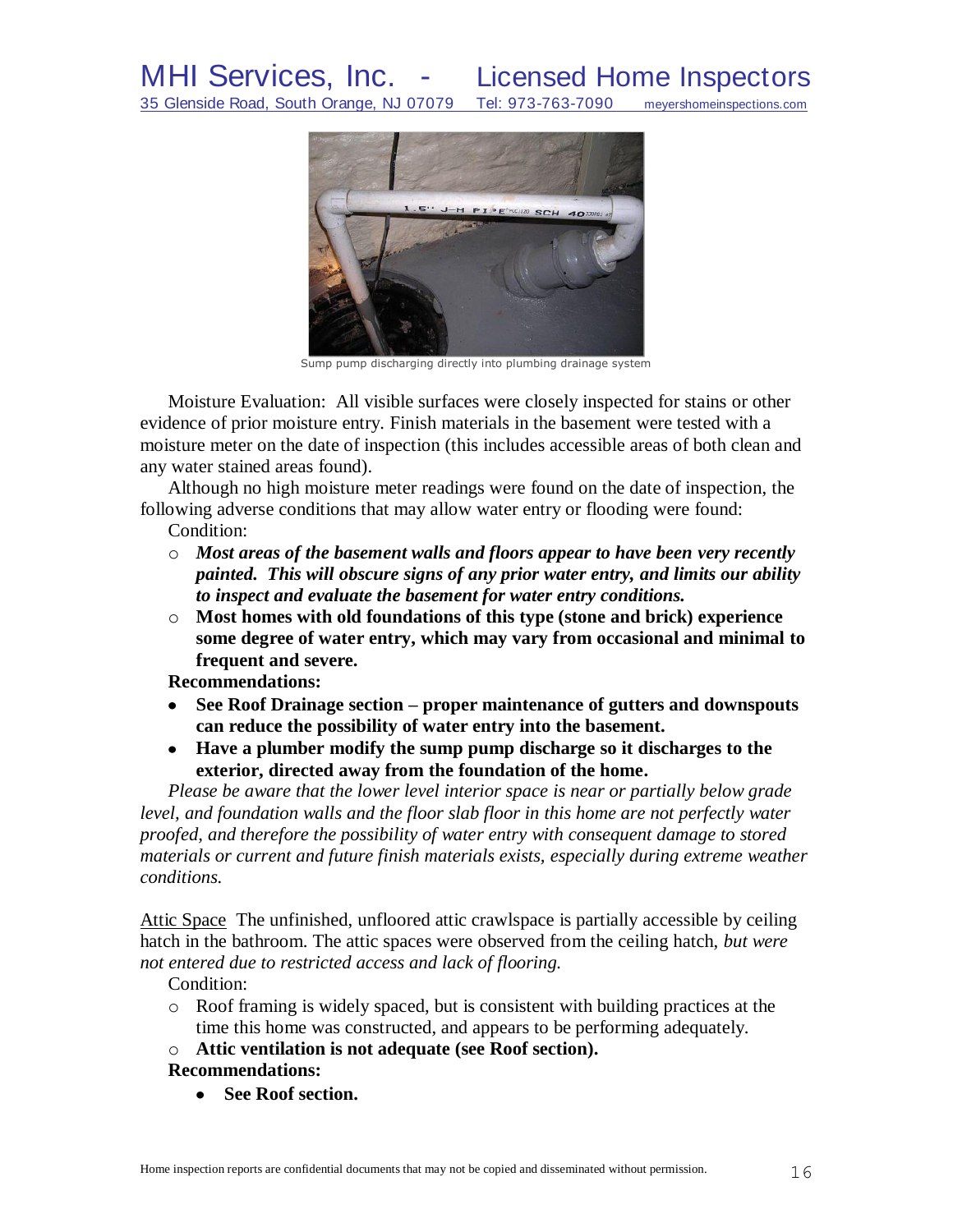Garage None Present.

Smoke & Carbon Monoxide Detectors & Fire Safety Devices Installation of smoke and carbon monoxide detectors, and a fire extinguisher in kitchens are recommended for this residence. We do not test fire safety devices, since these must be checked on a regular basis for proper operation, and this should done prior to closing on this property and regularly according to manufacturer advice thereafter.

Carbon Monoxide Tests Carbon monoxide (CO) is produced when fossil fuels are burned. Properly operating gas, or fuel oil burning heating systems normally produce very low levels of this toxic gas, and it is normally vented to the outside of the home. The best protection against carbon monoxide poisoning in a home is regular maintenance of the heating systems and chimney and flue connections, as well as properly maintained carbon monoxide detectors/alarms in the home. In the course of our home inspection the inspector wears a CO meter/alarm for his protection and yours, and all areas of the home that are entered are therefore automatically checked during our inspection. If the CO meter indicates a high level of this gas, we alert occupants and state the condition in the report.

Lead Paint Homes built prior to 1978 may have surfaces covered with paint containing lead oxide pigment, and under certain circumstances this lead-based paint can become a health hazard. *This home inspection does not include testing for lead.* **We are not certified lead inspectors, we are not insured for adverse conditions related to lead contamination of water, paint, or other materials in the home, and this inspection absolutely does not include testing for lead or evaluation of related hazards.** *If you have concerns about lead hazards, you should have further evaluation and testing done by specialists for your protection.*

Mold & Fungal Conditions Mold and other fungal organisms are a natural part of our environment and cannot be completely eliminated. Certain types of construction and wet conditions in a home can, however, allow excessive growth of mold, and damage to the structure and a health risk may occur. Humid or wet conditions in attics and finish and stored materials in basements or below grade areas may be especially prone to accelerated mold growth when water penetration occurs. **We are not certified mold inspectors or mold experts, we are not insured for adverse conditions related to mold or fungal organisms, and this inspection absolutely does not include testing for mold or other fungal organisms.** *If you have concerns about mold, you should have further evaluation and testing done by specialists for your protection.*

Inspection for Rodents & Other Pests Not Included This home inspection does not include an inspection for rodents and other pests such as mice, rats, squirrels, bats, roaches, bedbugs, or other insect pests.

Ordered Tests A radon screening test is being done. The results of this radon test are pending laboratory analysis and will be sent directly to you by the testing lab. If this home has a radon mitigation system installed, the radon test is done with the system in